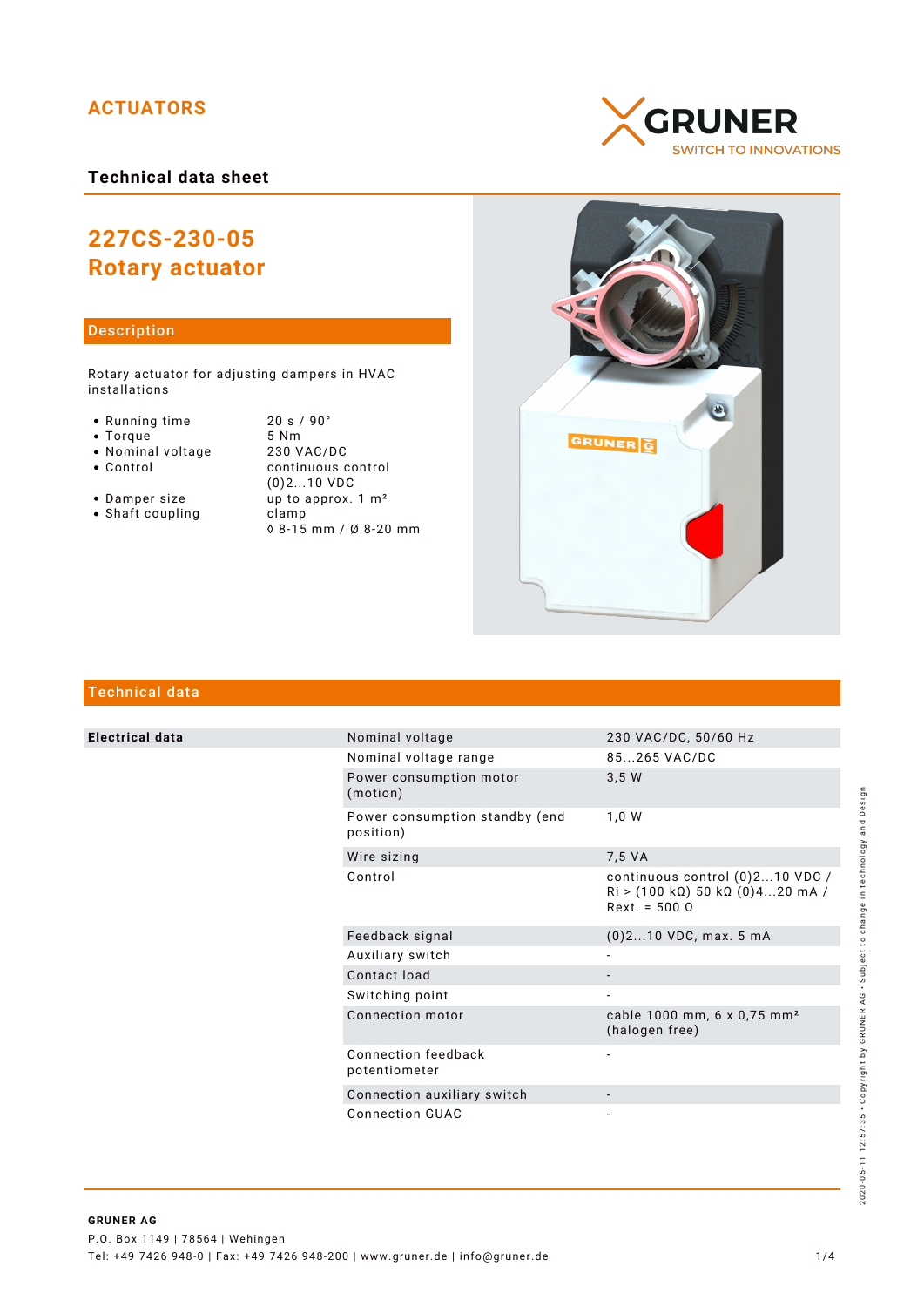

| <b>Technical data</b>      |                                         |                                                                                                             |  |  |
|----------------------------|-----------------------------------------|-------------------------------------------------------------------------------------------------------------|--|--|
|                            |                                         |                                                                                                             |  |  |
| <b>Functional data</b>     | Torque                                  | 5 Nm                                                                                                        |  |  |
|                            | Damper size                             | up to approx. 1 m <sup>2</sup>                                                                              |  |  |
|                            | Synchronised speed                      | ±5%                                                                                                         |  |  |
|                            | Direction of rotation                   | selected by mounting                                                                                        |  |  |
|                            | Manual override                         | gearing latch disengaged with<br>pushbutton, self-resetting                                                 |  |  |
|                            | Angle of rotation                       | 0°max. 95° can be limited with<br>adjustable mechanical end stops                                           |  |  |
|                            | Running time                            | 20 s / 90°                                                                                                  |  |  |
|                            | Sound power level                       | $<$ 35 dB(A)                                                                                                |  |  |
|                            | Shaft coupling                          | clamp 0 8-15 mm / Ø 8-20 mm                                                                                 |  |  |
|                            | Position indication                     | mechanical with pointer                                                                                     |  |  |
|                            | Service life                            | $> 100000$ cycles $(0^{\circ}95^{\circ}0^{\circ})$<br>> 1 500 000 partial cycles (max.<br>$\pm 5^{\circ}$ ) |  |  |
|                            |                                         |                                                                                                             |  |  |
| <b>Safety</b>              | Protection class                        | II (double insulation)                                                                                      |  |  |
|                            | Degree of protection                    | IP 54 (cable downwards)                                                                                     |  |  |
|                            | <b>EMC</b>                              | CE (2014/30/EU)                                                                                             |  |  |
|                            | <b>LVD</b>                              | CE (2014/35/EU)                                                                                             |  |  |
|                            | <b>RoHS</b>                             | CE (2011/65/EU - 2015/863/EU -<br>2017/2102/EU)                                                             |  |  |
|                            | Mode of operation                       | Typ 1 (EN 60730-1)                                                                                          |  |  |
|                            | Rated impulse voltage                   | 4 kV (EN 60730-1)                                                                                           |  |  |
|                            | Control pollution degree                | 3 (EN 60730-1)                                                                                              |  |  |
|                            | Ambient temperature normal<br>operation | $-30^{\circ}$ C +50 $^{\circ}$ C                                                                            |  |  |
|                            | Storage temperature                     | $-30^{\circ}$ C $+80^{\circ}$ C                                                                             |  |  |
|                            | Ambient humidity                        | 595% r.H., non condensing (EN<br>$60730-1)$                                                                 |  |  |
|                            | Maintenance                             | maintenance free                                                                                            |  |  |
| <b>Dimensions / Weight</b> | Dimensions                              | 117 x 67 x 89 mm                                                                                            |  |  |
|                            | Weiaht                                  | 450 g                                                                                                       |  |  |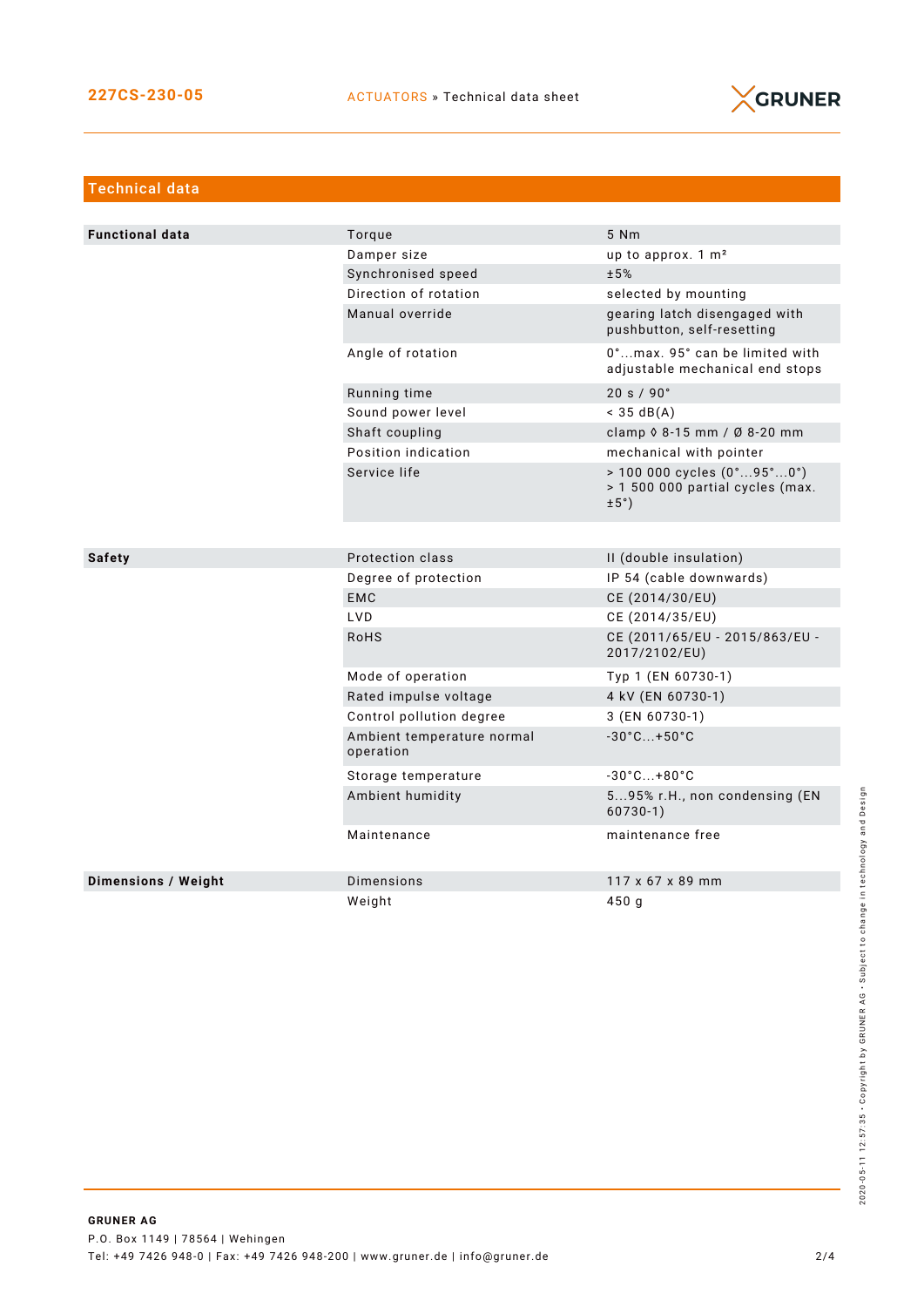

#### Functionality / Properties

#### **Operating mode**

Connect power supply to wire 1+2 of two wire cable, a reference signal Y to wire 3 in range of (0)2...10 VDC and ground from reference/feedback signal to wire 4 of four wire cable, actuator drives to its specified position. The actual damper position (0...100%) is a feedback signal U on wire 4 of four wire cable for example to share with other actuators.

The actuator is overload-proof, requires no limit switches and automatically stops, when the end stop is reached.

#### **Direct mounting**

Simple direct mounting on the damper shaft with a clamp, protection against rotating with enclosed anti-rotation lock or rather at intended attachment points.

#### **Manual override**

Manual override with selfresetting pushbutton possible (the gear is disengaged as long as the button is pressed).

#### **Adaption drive**

- Actuator power off
- Setting the mechanical end stops
- Supply conductor "Y" with 15 VDC
- Actuator power on
- Adaption enable
- Actuator drive to position 0
- Actuator drive to position 1
- Actuator power off, if desired angular range reached or rather if actuator reached endstop

#### Connector / Security Note



#### **Safety remarks**

- Caution: power supply voltage!
- The device is not allowed to be used outside the specified field of application, especially in airplanes.
- It may only be installed by suitably trained personnel. Any legal regulations or regulations issued by authorities must be observed during assembly.
- The device may only be opened at the manufacturer´s site.
- The device is not allowed to be disposed of as household refuse. All locally valid regulations and requirements must be observed.
- When calculating the required torque, the specifications supplied by the damper manufacturer´s (crosssection, design, installation site), and the air flow conditions must be observed.